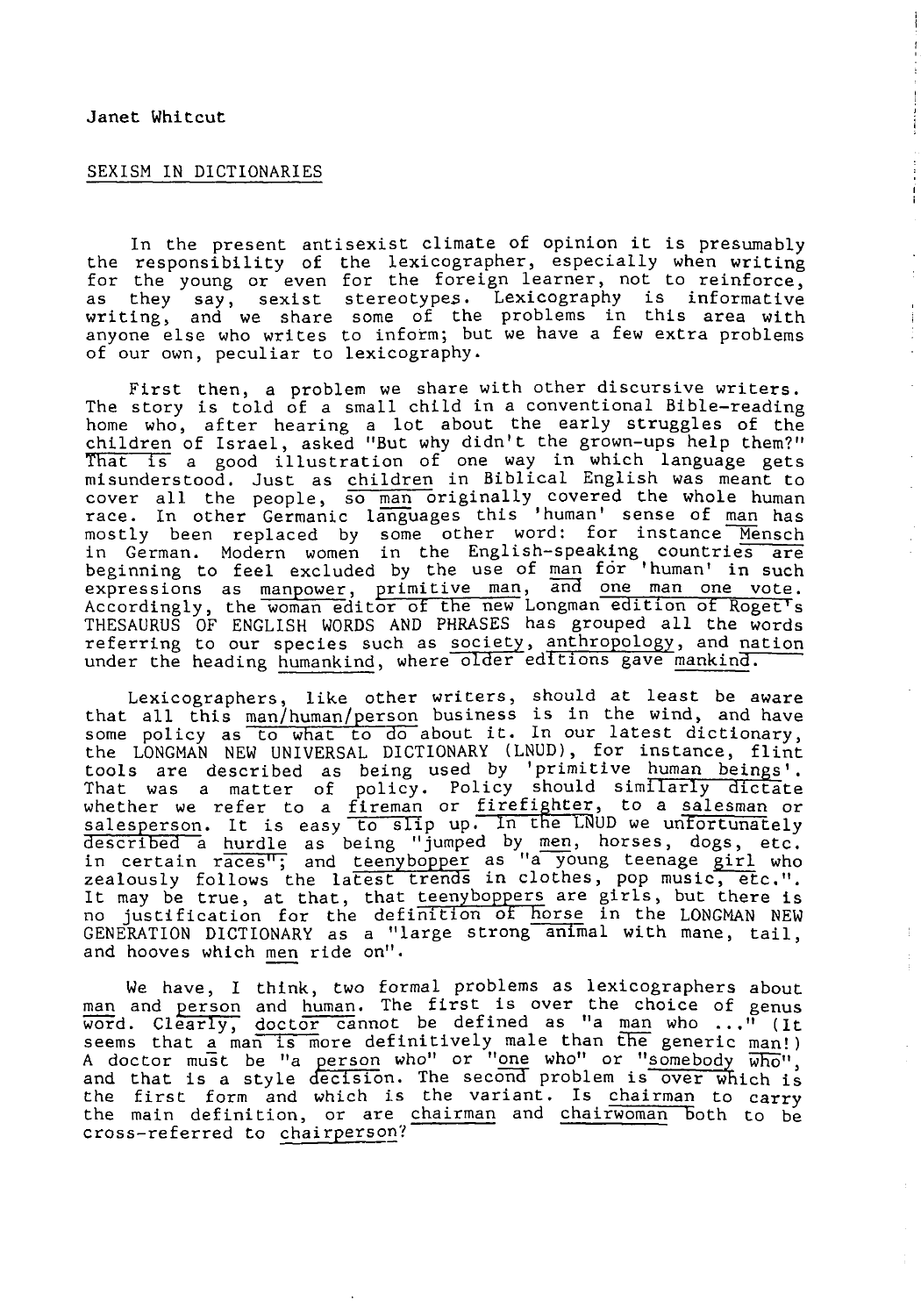Another thing that all discursive writers today must decide on is the grammar of pronouns. Is it to be "everyone must do his best" or "his or her best" or "his/her best" or "their best"? Traditionally he, him, and his were considered to apply to either sex, but perhâps this will hardly do today. It can give rise to fascinating constructions such as that quoted in the NUJ's Non-Sexist Code of Practice for Book Publishing (1982): "Everyone will be able to decide for himself whether or not to have an will be able to decide for <u>Himself</u> whether of hot to have an<br>abortion". The alternatives he or she and he/she, and (s)he<br>are clumsy, but probably the best we can do for the moment. (In our own dictionaries we now use he/she to refer to nouns like doctor, citizen, emigrant, driver.)<sup>-</sup>

Old-fashioned grammarians still feel uneasy about using the plural forms they/them/their in such situations: "Everyone must do their best"; but it is becoming increasingly popular, since English lacks a human epicene pronoun. It is a usage that has been long established in English: since 1526, according to Flesch's (1964) book on English usage. John Ruskin, no less, wrote "I am never angry with anyone unless they deserve it". In American English, incidentally, there is the added problem that one is often followed by he/him/his: "One should wash his hair every week", rather than, as in British English, "... one's hair".

Although there is now this dispute as to whether he/him/his are to be regarded as marked for sex, there is no doubt that she/her are so marked. A recent baby book tried to restore the average by saying things like "If your baby cries, perhaps her nappy needs changing"; but this would probably irritate even the most feminist mothers of baby sons. It is really not a viable alternative, except with reference to a wholly female group. In a girls' school you might say "Everyone must clean her own equipment".

These pronouns of concord are part of the language we use in description, and we have to make the same choices as if we were writing a philosophical treatise or an instructional leaflet. But what we are describing as lexicographers is language itself, and it is our business to describe the language as it is. In my time I have had to resist pressure to distort or suppress the facts about language from bodies as diverse as the National Front (over the definition of racist), the hunting lobby (over blood sports), and a member of the Jewish Board of Guardians (over Jew). I cannot as a responsible lexicographer distort the facts to favour the feminist lobby either. If all the citational evidence suggests that the verb nag is generally used with a female subject, I ought to say so. If the she-oak, an Australian tree, is so called by people who use she to mean 'inferior', I must say that too. Since a whole range of deplorable words for women such as doxy/moll/crumpet/slut/slattern do exist, I must record them, just as I must record the vocabulary of racism, at least when writing for adults. The lexicographer's strongest weapon, that of simple exclusion, is perhaps more justifiably brought into play in a children's dictionary, where we may also decide to leave out both fuck and yid.

Feminine forms of human nouns need careful and accurate handling. A woman may be a chairman (Madam Chairman) or a landlord,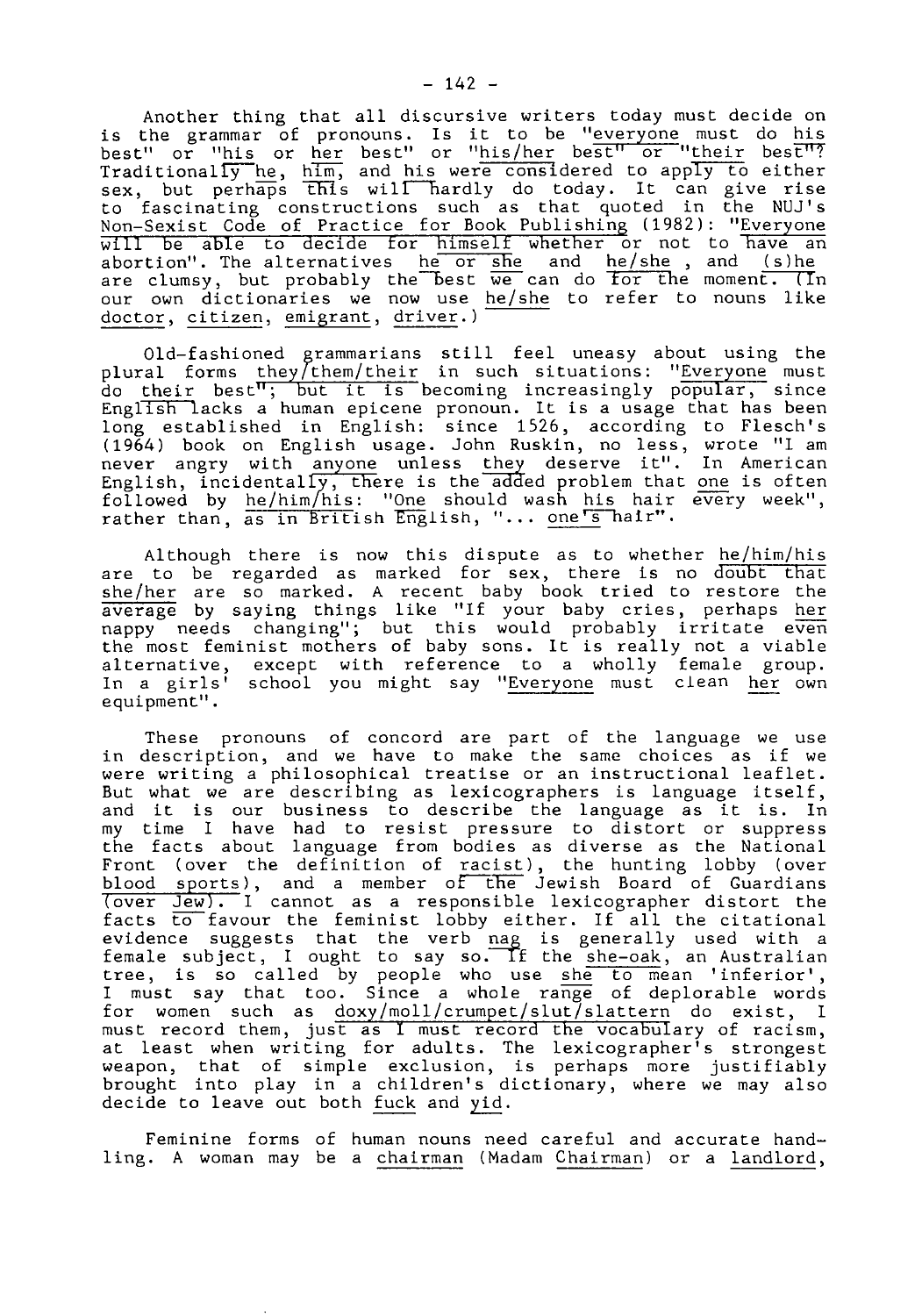and a landlady is not simply a female landlord. A serious woman writer does not like to be called a poetess or authoress, and today even an actress may think of herself as an actor. Tndeed, the suffix -ess may itself be offensive, and probably needs a usage note o<del>r la</del>bel of some kind: people do not like to be called a Negress or Jewess, and manageress conjures up a rather different picture from manager. Even more offensive to many women is the suffix -ette, in usherette. A small temptation to be resisted here is that of generating a feminine or epicene form where the morphology allows it, whether or not the word exists. Has anyone ever been a trawIerwoman? is Ronald Reagan or Maggie Thatcher a statesperson?

đ,

a)

 $\frac{1}{2}$ 

If the dictionary we are writing uses invented examples in the text, rather than or as well as citational ones, then such examples are also part of the language of description rather than of the language we describe, and here I think lies our greatest freedom to be non-sexist, if we care to use it. The Non-Sexist Code, which I mentioned earlier, advises that women and girls should be shown in active and positive roles:

Avoid stereotypes of active men watched admiringly by passive women, women jumping on tables to escape from mice, etc. In children's books little girls as much as little boys should be shown climbing ladders and digging holes, and adult women should be shown at work as scientists and'architects. After all 40% of the British workforce are women, and of those who can work only one in twenty live in the so-called typical family, in which daddy goes out to work and mummy cooks and cleans while son Bobby plays with his toy guns and daughter Jenny plays with her doll's house.

The lexicographer can honestly try to take account of this changing state of affairs in the dictionary examples. In the LONGMAN DICTIONARY OF CONTEMPORARY ENGLISH (LDOCE), one sense of chair has the example "She holds the chair of chemistry at that university". At challenge, an example Is "She challenged the justice of the *new* Taw<sup>m</sup>; at buzz, "She buzzed for her secretary"; at show, "a one-woman show of her paintings at the gallery." Conversely, men are shown in domestic situations. At the word bath an example is "He's bathing the baby".

It is possible to avoid this issue almost entirely; it is also possible to overdo the non-sexism. One avoids the issue by omitting the subject of the verb, so that the challenge example would come out as "to challenge the justice of the law" and bath as "to bath the baby"; or by choosing a different pronoun, so that buzz becomes "I buzzed for my secretary"; or by changing the construction, so that chair becomes "the holder of a chair of chemistry". This is on the whole the safer course. But if we decide, as some of us will, that a little positive discrimination is in order here, we have to decide also how far to go. It is reasonable, I think, to avoid always writing from within a man-centred universe; to refer not only to "my wife" but to "my husband", even to "my womb". The LDOCE gives at catch the example "my skirt caught in the door".

One can of course overdo the non-sexism, in the way that has